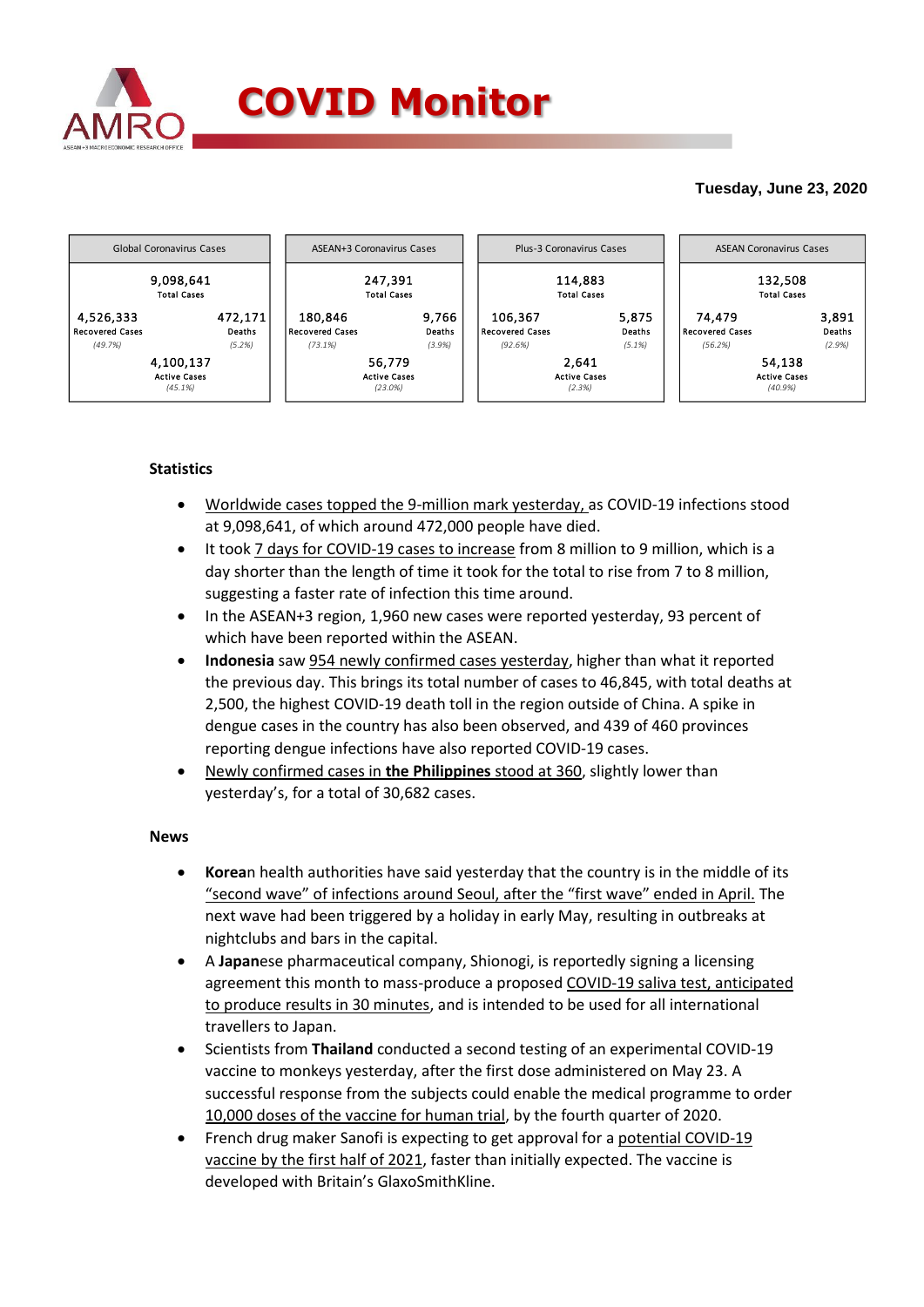

## Overview of Confirmed COVID-19 Cases

Data as of 22/6/2020

| Economy               | Total     | Cases per 1M   | <b>New</b>          | <b>New Cases</b> | <b>New Cases</b> | <b>ANew</b>             | ∆% New | Total         | <b>New</b>     | <b>Fatality</b> | <b>Total</b> | <b>Recovery</b> | <b>Active</b> |
|-----------------------|-----------|----------------|---------------------|------------------|------------------|-------------------------|--------|---------------|----------------|-----------------|--------------|-----------------|---------------|
|                       | Cases     | Population     | Cases               | per 1M Pop.      | $(7-day avg)^1$  | Cases                   | Cases  | <b>Deaths</b> | <b>Deaths</b>  | Rate (%)        | Recovered    | Rate $(%)2$     | Cases         |
| Global                | 9,098,641 |                | 143,105             |                  |                  | $-20,627$               | 1.6    | 472,171       | 3,806          | 5.2             | 4,526,333    | 49.7            | 4,100,137     |
| ASEAN+3               | 247,391   |                | 1,960               |                  |                  | 73                      | 0.8    | 9,766         | 44             | 3.9             | 180,846      | 73.1            | 56,779        |
| Plus-3                | 114,883   |                | 138                 |                  |                  | 47                      | 0.1    | 5,875         | $\mathbf{1}$   | 5.1             | 106,367      | 92.6            | 2,641         |
| <b>ASEAN</b>          | 132,508   |                | 1,822               |                  |                  | 26                      | 1.4    | 3,891         | 43             | 2.9             | 74,479       | 56.2            | 54,138        |
|                       |           |                |                     |                  |                  |                         |        |               |                |                 |              |                 |               |
| China                 | 83,418    | 59             | 22                  | 0.0              |                  | 6                       | 0.0    | 4,634         | $\mathbf 0$    | 5.6             | 78,424       | 94.0            | 360           |
| Hong Kong, China      | 1,161     | 152            | 30                  | 3.9              |                  | 27                      | 2.7    | 5             | $\mathbf 0$    | 0.4             | 1,078        | 92.9            | 78            |
| Japan                 | 17,820    | 142            | 40                  | 0.3              |                  | $-15$                   | 0.2    | 955           | $\mathbf 0$    | 5.4             | 15,957       | 89.5            | 908           |
| Korea                 | 12,484    | 240            | 46                  | 0.9              |                  | 29                      | 0.4    | 281           | $\mathbf{1}$   | 2.3             | 10,908       | 87.4            | 1,295         |
|                       |           |                |                     |                  |                  |                         |        |               |                |                 |              |                 |               |
| Indonesia             | 46,845    | 174            | 954                 | 3.5              |                  | 92                      | 2.1    | 2,500         | 35             | 5.3             | 18,735       | 40.0            | 25,610        |
| Malaysia              | 8,587     | 258            | 15                  | 0.5              |                  | $^{\mbox{{\small -1}}}$ | 0.2    | 121           | $\mathbf 0$    | 1.4             | 8,177        | 95.2            | 289           |
| Philippines           | 30,682    | 279            | 630                 | 5.7              |                  | $-22$                   | 2.1    | 1,177         | 8              | 3.8             | 8,143        | 26.5            | 21,362        |
| Singapore             | 42,313    | 7,421          | 218                 | 38.2             |                  | $-44$                   | 0.5    | 26            | $\mathbf 0$    | 0.1             | 35,590       | 84.1            | 6,697         |
| Thailand              | 3,151     | 46             | 3                   | 0.0              |                  | $\overline{2}$          | 0.1    | 58            | $\mathbf 0$    | $1.8\,$         | 3,022        | 95.9            | 71            |
|                       |           |                |                     |                  |                  |                         |        |               |                |                 |              |                 |               |
| Brunei Darussalam     | 141       | 313            | $\mathsf{O}\xspace$ | 0.0              |                  | $\mathsf{O}\xspace$     | 0.0    | 3             | $\mathsf 0$    | 2.1             | 138          | 97.9            | $\pmb{0}$     |
| Cambodia              | 130       | $\bf8$         | $\mathbf 1$         | 0.1              |                  | $\,1\,$                 | 0.8    | $\mathsf 0$   | $\pmb{0}$      | 0.0             | 127          | 97.7            | 3             |
| Lao PDR               | 19        | 3              | $\mathbf 0$         | 0.0              |                  | $\mathbf 0$             | 0.0    | $\mathbf 0$   | $\mathbf 0$    | 0.0             | 19           | 100.0           | 0             |
| Myanmar               | 291       | 5              | $\mathbf 1$         | 0.0              |                  | $-2$                    | 0.3    | 6             | $\mathbf 0$    | 2.1             | 200          | 68.7            | 85            |
| Vietnam               | 349       | $\overline{4}$ | $\mathsf{O}\xspace$ | 0.0              |                  | $\mathbf 0$             | 0.0    | $\mathbf 0$   | $\mathbf 0$    | 0.0             | 328          | 94.0            | 21            |
|                       |           |                |                     |                  |                  |                         |        |               |                |                 |              |                 |               |
| Belgium               | 60,550    | 5,257          | $\pmb{0}$           | 0.0              |                  | 320                     | 0.0    | 9,696         | $\mathbf 0$    | 16.0            | 16,771       | 27.7            | 34,083        |
| France                | 191,442   | 2,946          | 325                 | 5.0              |                  | $-26$                   | 0.2    | 29,595        | 21             | 15.5            | 70,737       | 36.9            | 91,110        |
| Germany               | 191,768   | 2,311          | 496                 | 6.0              |                  | $-106$                  | 0.3    | 8,899         | $\overline{4}$ | 4.6             | 175,143      | 91.3            | 7,726         |
| Italy                 | 238,720   | 3,963          | 221                 | 3.7              |                  | $-3$                    | 0.1    | 34,657        | 23             | 14.5            | 183,426      | 76.8            | 20,637        |
| Netherlands           | 49,658    | 2,874          | 65                  | 3.8              |                  | $-26$                   | 0.1    | 6,090         | $\mathbf 0$    | 12.3            |              | ٠               |               |
| Spain                 | 246,504   | 5,260          | 232                 | 5.0              |                  | $-102$                  | 0.1    | 28,752        | $\mathbf{1}$   | 11.7            | 150,376      | 61.0            | 53,521        |
| Switzerland           | 31,310    | 3,621          | 18                  | 2.1              |                  | $-31$                   | 0.1    | 1,956         | $\pmb{0}$      | 6.2             | 29,000       | 92.6            | 354           |
| <b>United Kingdom</b> | 306,761   | 4,561          | 958                 | 14.2             |                  | $-265$                  | 0.3    | 42,731        | 14             | 13.9            |              | ×               |               |
|                       |           |                |                     |                  |                  |                         |        |               |                |                 |              |                 |               |
| Brazil                | 1,106,470 | 5,235          | 21,432              | 101.4            |                  | $-30,693$               | 2.0    | 51,271        | 654            | 4.6             | 601,736      | 54.4            | 453,463       |
| Canada                | 103,418   | 2,735          | 340                 | 9.0              |                  | 24                      | 0.3    | 8,494         | 12             | 8.2             | 65,721       | 63.5            | 29,203        |
| Chile                 | 246,963   | 12,692         | 4,608               | 236.8            |                  | -999                    | 1.9    | 4,502         | 23             | 1.8             | 205,397      | 83.2            | 37,064        |
| Mexico                | 185,122   | 1,457          | 4,577               | 36.0             |                  | $-766$                  | 2.5    | 22,584        | 759            | 12.2            | 139,383      | 75.3            | 23,155        |
| Peru                  | 257,447   | 7,843          | 6,109               | 186.1            |                  | 6,109                   | 2.4    | 8,223         | 362            | 3.2             | 145,320      | 56.4            | 103,904       |
| <b>United States</b>  | 2,305,408 | 6,964          | 30,971              | 93.6             |                  | 4,865                   | 1.4    | 120,240       | 425            | 5.2             | 640,198      | 27.8            | 1,544,970     |
|                       |           |                |                     |                  |                  |                         |        |               |                |                 |              |                 |               |
| Australia             | 7,492     | 288            | 18                  | 0.7              |                  | 5                       | 0.2    | 103           | $\mathbf 0$    | 1.4             | 6,915        | 92.3            | 475           |
| India                 | 440,215   | 321            | 14,933              | 10.9             |                  | 112                     | 3.5    | 14,011        | 312            | 3.2             | 248,190      | 56.4            | 178,014       |
| Iran                  | 207,525   | 2,466          | 2,573               | 30.6             |                  | 205                     | 1.3    | 9,742         | 119            | 4.7             | 166,427      | 80.2            | 31,356        |
| Russia                | 591,465   | 4,034          | 7,586               | 51.7             |                  | $-131$                  | 1.3    | 8,196         | 95             | 1.4             | 343,847      | 58.1            | 239,422       |
| Saudi Arabia          | 161,005   | 4,631          | 3,393               | 97.6             |                  | 14                      | 2.2    | 1,307         | 40             | 0.8             | 105,175      | 65.3            | 54,523        |
| Turkey                | 188,897   | 2,248          | 1,212               | 14.4             |                  | 20                      | 0.6    | 4,974         | 24             | 2.6             | 161,533      | 85.5            | 22,390        |

Source: Haver Analytics, sourced from John Hopkins University; AMRO staff calculations.

Notes: New cases since previous day. Δ% refers to percentage change since previous day. Fatality rate measured as deaths per confirmed infections.

1/ Since January 31, 2020. 2/ Recovery rate is a proxy for the stage of the cycle.